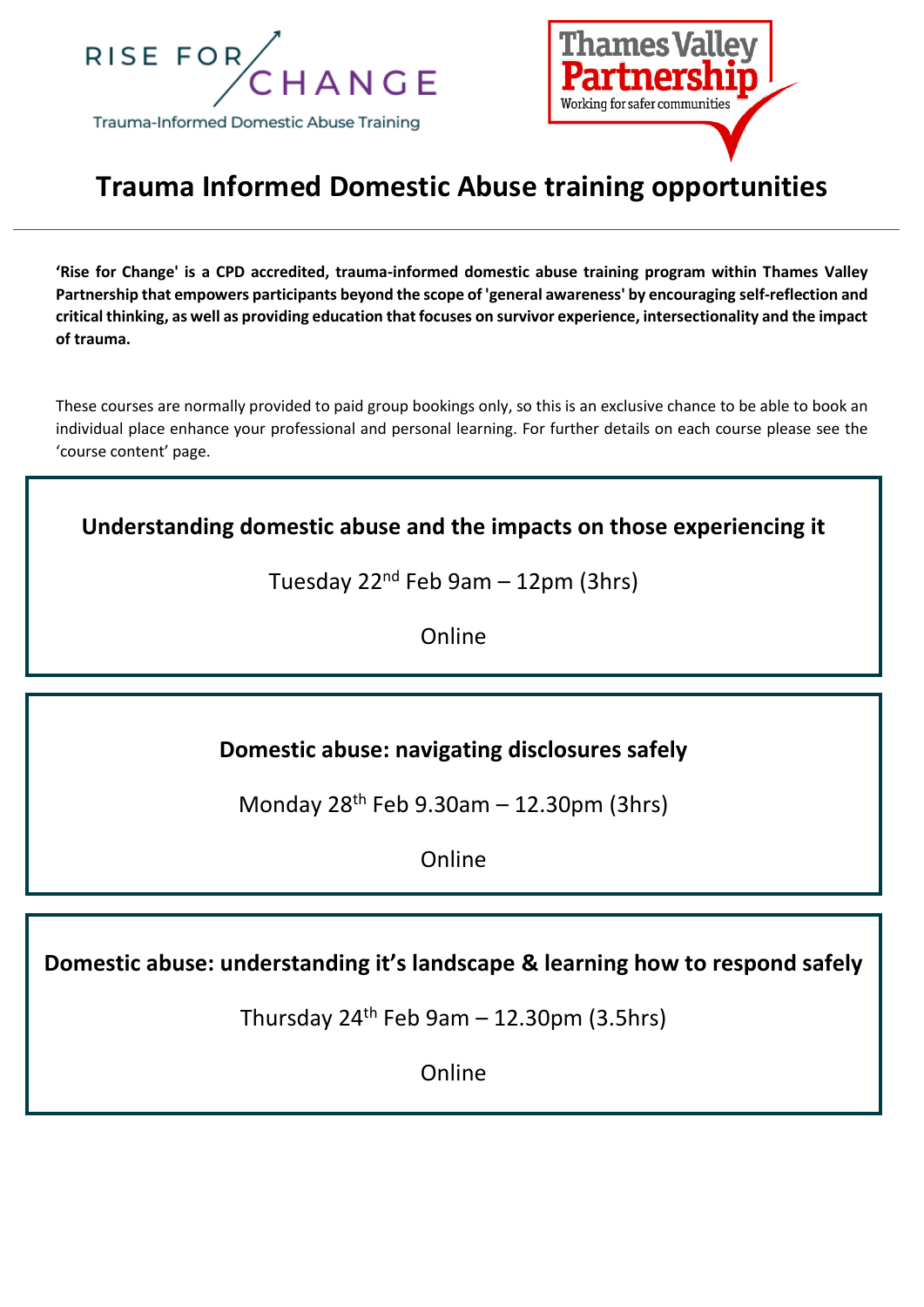



Our courses are highly recommended by a range of professionals such as the NHS clinical staff, safeguarding leads, mental health managers, counsellors, DA champions, HR leads and Police staff, so don't miss out on this exciting opportunity!



#### **Who is it for?**

Our training has been created with the below audiences specifically in mind:

- **HR Managers and Senior Leaders** who are responsible for ensuring the wider team/company practices, policies and training.
- **'Non-specialist frontline professionals'** which includes professional roles that are extremely likely to have contact with survivors but do not fall into the category of being 'Domestic Abuse Specialists'
- Those with **existing DA training or knowledge** who seek to refresh and update their understanding.

#### **How do I book on?**

- Please contact [brightsky@tecsos.co.uk](mailto:brightsky@tecsos.co.uk) to book your place or if you have any enquiries regarding the sessions.
- **Places are limited and are on a 'first come first serve' basis**
- You must attend the **whole session** in order to qualify for a CPD certificate